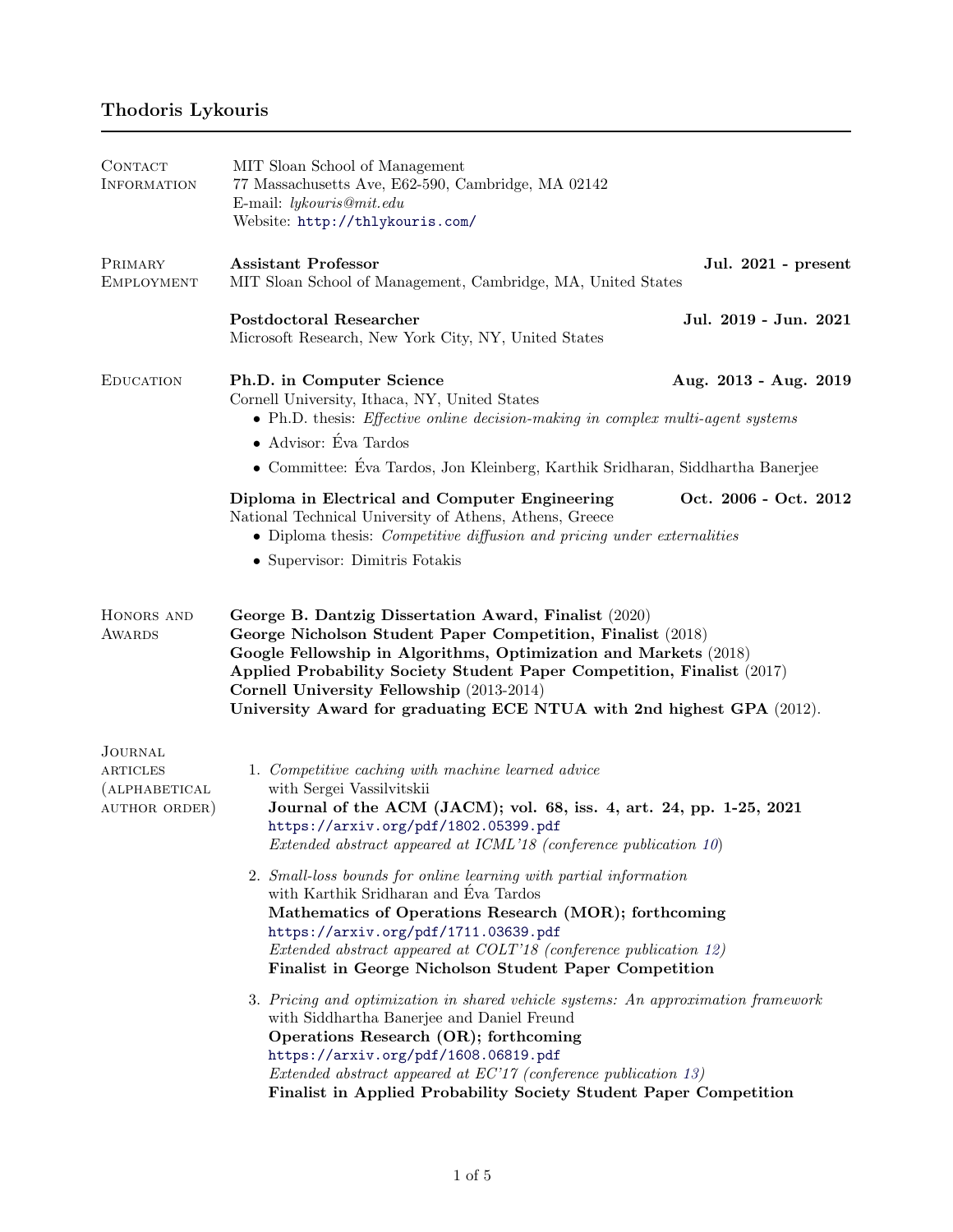<span id="page-1-7"></span><span id="page-1-6"></span><span id="page-1-5"></span><span id="page-1-4"></span><span id="page-1-3"></span>

| <b>WORKING</b>                                                                                       |                                                                                                                                                                                                                                                                                                                                                                |
|------------------------------------------------------------------------------------------------------|----------------------------------------------------------------------------------------------------------------------------------------------------------------------------------------------------------------------------------------------------------------------------------------------------------------------------------------------------------------|
| <b>PAPERS</b><br>(ALPHABETICAL<br>AUTHOR ORDER)                                                      | 4. Corruption-robust exploration in episodic reinforcement learning<br>with Max Simchowitz, Aleksandrs Slivkins, and Wen Sun<br>Under submission<br>https://arxiv.org/pdf/1911.08689.pdf<br>Extended abstract appeared at COLT'21 (conference publication 3)                                                                                                   |
|                                                                                                      | 5. Contextual search in the presence of irrational agents<br>with Akshay Krishnamurthy, Chara Podimata, and Robert Schapire<br>Under submission<br>https://arxiv.org/pdf/2002.11650.pdf<br>Extended abstract appeared at STOC'21 (conference publication $\downarrow$ )                                                                                        |
|                                                                                                      | 6. Static pricing for multi-unit prophet inequalities<br>with Shuchi Chawla and Nikhil Devanur<br><b>Under submission</b><br>https://arxiv.org/pdf/2007.07990.pdf<br>Extended abstract appeared at WINE'21 (conference publication 1)                                                                                                                          |
|                                                                                                      | 7. Stochastic bandits robust to adversarial corruptions<br>with Vahab Mirrokni and Renato Paes Leme<br>Under preparation<br>https://arxiv.org/pdf/1803.09353.pdf<br>Extended abstract appeared at STOC'18 (conference publication 11)                                                                                                                          |
|                                                                                                      | 8. Learning and efficiency in games with dynamic population<br>with Vasilis Syrgkanis and Éva Tardos<br><b>Under preparation</b><br>https://arxiv.org/pdf/1505.00391.pdf<br>Extended abstract appeared at SODA'16 (conference publication 15)                                                                                                                  |
| <b>CONFERENCE</b><br><b>PUBLICATIONS</b><br>(ALPHABETICAL<br><b>AUTHOR ORDER</b><br>UNLESS WITH $*)$ | 1. Static pricing for multi-unit prophet inequalities<br>with Shuchi Chawla and Nikhil Devanur<br>17th Conference on Web and Internet Economics (WINE 2021)<br><b>Full version:</b> Under submission (working paper 6)                                                                                                                                         |
|                                                                                                      | 2. Bayesian decision-making under misspecified priors with applications to meta-learning<br>Max Simchowitz, Christopher Tosh Akshay Krishnamurthy, Daniel Hsu, TL, Miroslav<br>Dudík, Robert Schapire* (contributional author order)<br>35th Annual Conference on Neural Information Processing Systems (NeurIPS 2021)<br>https://arxiv.org/pdf/2107.01509.pdf |
|                                                                                                      | 3. Corruption-robust exploration in episodic reinforcement learning<br>with Max Simchowitz, Aleksandrs Slivkins, and Wen Sun<br>34th Annual Conference on Learning Theory (COLT 2021)<br><b>Full version:</b> Under submission (working paper 4)                                                                                                               |
|                                                                                                      | 4. Contextual search in the presence of irrational agents<br>with Akshay Krishnamurthy, Chara Podimata, and Robert Schapire<br>53rd ACM Annual Symposium on Theory of Computing (STOC 2021)<br><b>Full version:</b> Under submission (working paper 5)                                                                                                         |
|                                                                                                      | 5. Constrained episodic reinforcement learning in concave-convex and knapsack settings<br>with Kianté Brantley, Miroslav Dudík, Sobhan Miryoosefi, Max Simchowitz, Aleksandrs<br>Slivkins, and Wen Sun                                                                                                                                                         |

<span id="page-1-2"></span><span id="page-1-1"></span><span id="page-1-0"></span>34th Annual Conference on Neural Information Processing Systems (NeurIPS 2020) <https://arxiv.org/pdf/2006.05051.pdf>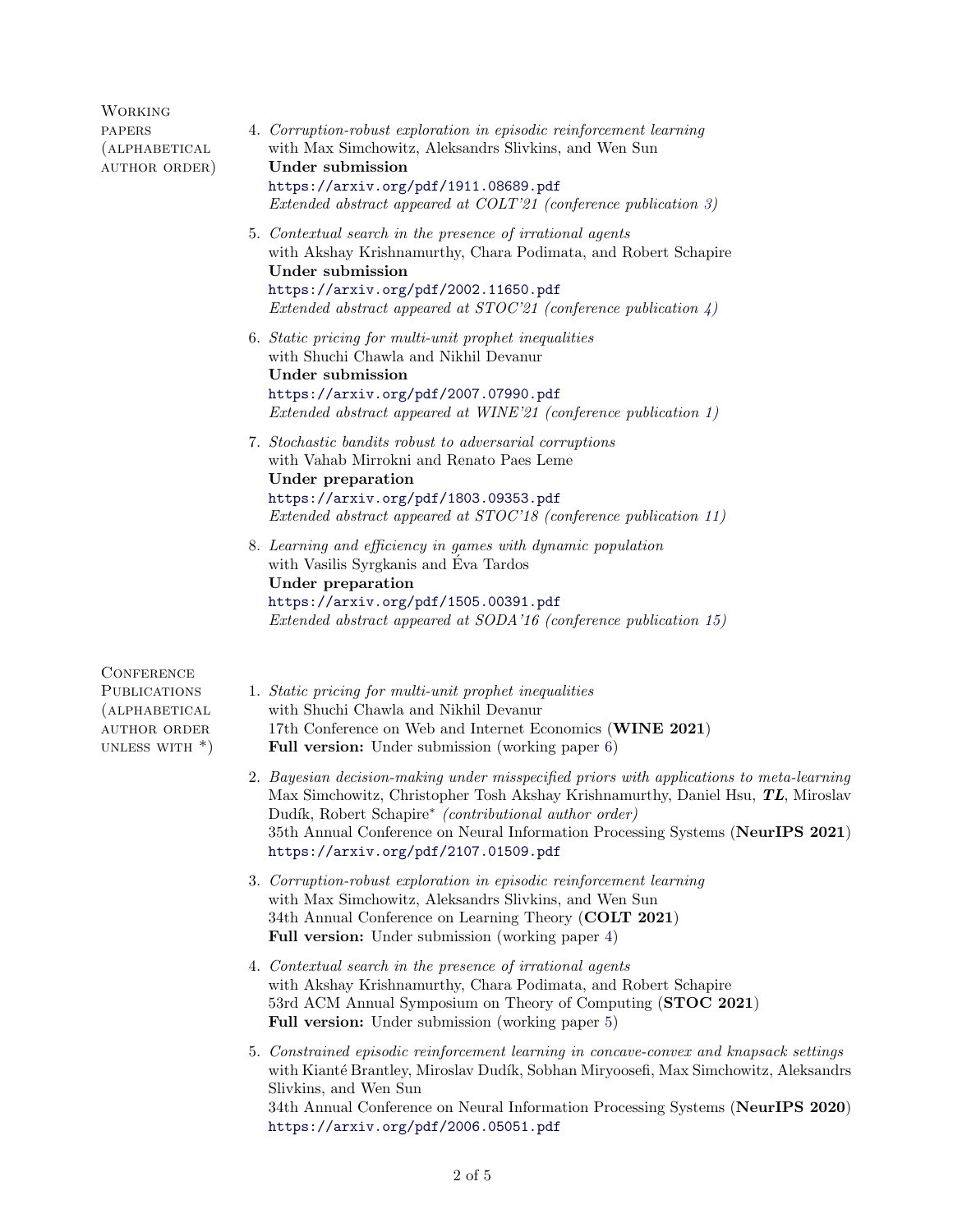- 6. Bandits with adversarial scaling with Vahab Mirrokni and Renato Paes Leme 37th International Conference on Machine Learning (ICML 2020) <https://arxiv.org/pdf/2003.02287.pdf>
- 7. Advancing subgroup fairness via sleeping experts with Avrim Blum 11th Innovations in Theoretical Computer Science Conference (ITCS 2020) <https://arxiv.org/pdf/1909.08375.pdf>
- 8. Feedback graph regret bounds for Thompson Sampling and UCB with Eva Tardos and Drishti Wali ´ 31st International Conference on Algorithmic Learning Theory (ALT 2020) <https://arxiv.org/pdf/1905.09898.pdf>
- 9. On preserving non-discrimination when combining expert advice with Avrim Blum, Suriya Gunasekar, and Nathan Srebro 32nd Annual Conference on Neural Information Processing Systems (NeurIPS 2018) <https://arxiv.org/pdf/1810.11829.pdf>
- <span id="page-2-0"></span>10. Competitive caching with machine learned advice with Sergei Vassilvitskii 35th International Conference on Machine Learning (ICML 2018) **Journal version:** *Journal of the ACM, 2021* (journal article [1\)](#page-0-0)
- <span id="page-2-3"></span>11. Stochastic bandits robust to adversarial corruptions with Vahab Mirrokni and Renato Paes Leme 50th ACM Annual Symposium on Theory of Computing (STOC 2018) <https://arxiv.org/pdf/1803.09353.pdf> Full version: Under preparation (working paper [7\)](#page-1-6)
- <span id="page-2-1"></span>12. Small-loss bounds for online learning with partial information with Karthik Sridharan and Eva Tardos ´ 31st Annual Conference on Learning Theory (COLT 2018) **Journal version:** Forthcoming in *Math. of OR* (journal article [2\)](#page-0-1)
- <span id="page-2-2"></span>13. Pricing and optimization in shared vehicle systems: An approximation framework with Siddhartha Baneriee and Daniel Freund 18th ACM Conference on Economics and Computation (EC 2017) Journal version: Forthcoming in *Operations Research* (journal article [3\)](#page-0-2)
- 14. Learning in games: Robustness of fast convergence with Dylan Foster, Zhiyuan Li, Karthik Sridharan, and Eva Tardos ´ 30th Annual Conference on Neural Information Processing Systems (NeurIPS 2016) <https://arxiv.org/pdf/1606.06244.pdf>
- <span id="page-2-4"></span>15. Learning and efficiency in games with dynamic population with Vasilis Syrgkanis and Eva Tardos ´ 27th ACM-SIAM Symposium on Discrete Algorithms (SODA 2016) <https://arxiv.org/pdf/1505.00391.pdf> Full version: Under preparation (working paper [8\)](#page-1-7)
- 16. Influence maximization in switching-selection threshold models with Dimitris Fotakis, Evangelos Markakis and Svetlana Obraztsova 7th International Symposium on Algorithmic Game Theory (SAGT 2014)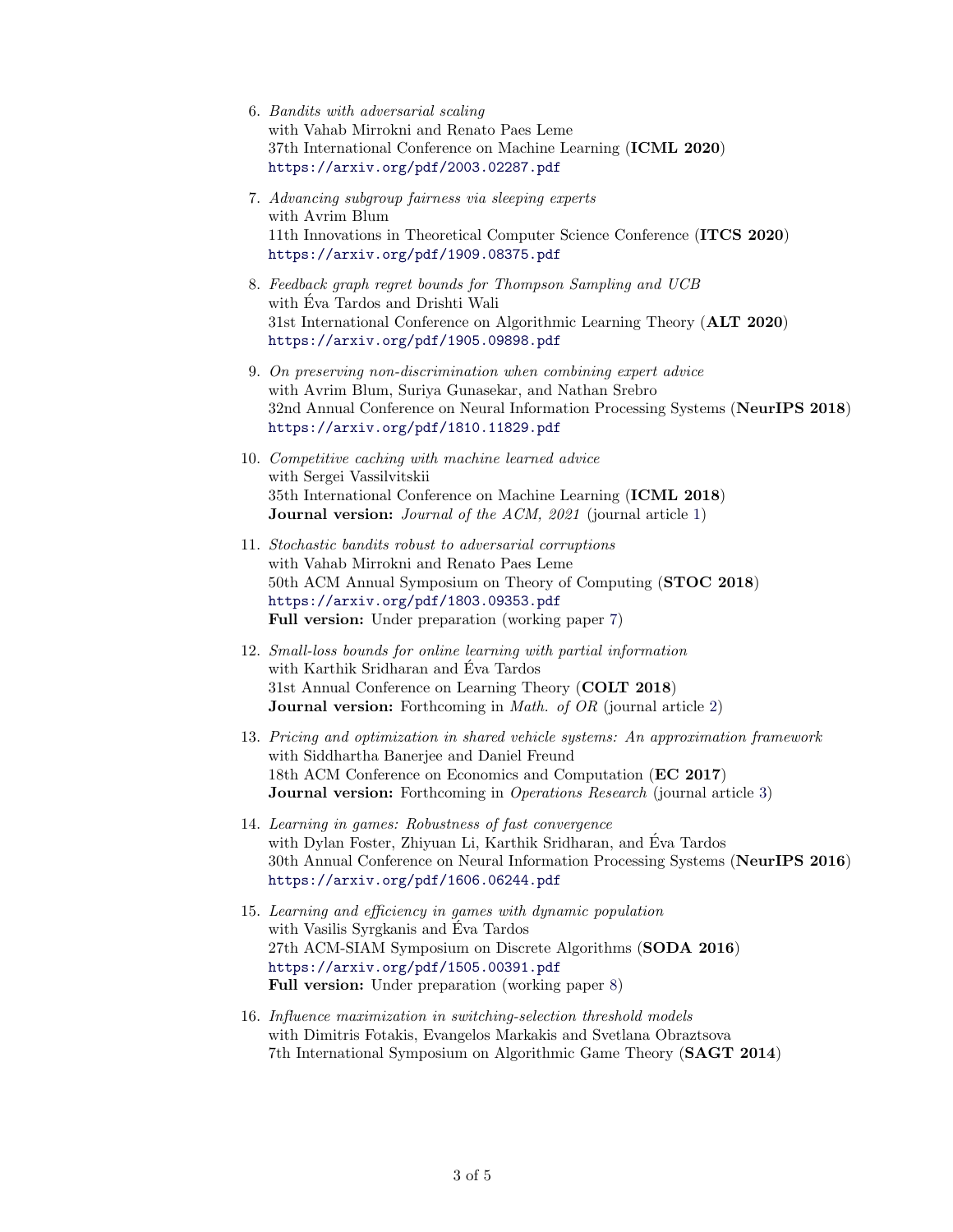## TEACHING Primary instructor

• Introduction to Operations Management (MIT Sloan course 15.761) Spring 2022

# Guest instructor

- One guest lecture for Fall 2020 Columbia IEOR graduate course Machine Learning for Algorithm Design of Eric Balkanski
- One guest lecture for Fall 2020 Cornell CS graduate course Foundations of Reinforcement Learning of Wen Sun and Sham Kakade
- Two guest lectures for Spring 2017 Cornell CS graduate course *Algorithmic Game* Theory of Eva Tardos ´
- Two guest lectures for Spring 2013 National Technical University of Athens ECE course Approximation algorithms and Algorithmic Mechanism Design of Dimitris Fotakis

## Teaching assistant

- Sole teaching assistant for the Cornell CS graduate course *Algorithmic Game Theory* (Spring 2017)
- Member of a small group developing and grading programming and analytical problems for National Technical University of Athens ECE undergraduate course Algorithms and Complexity (Fall 2010, Fall 2011, Fall 2012)
- Helping students in programming assignments for National Technical University of Athens ECE undergraduate course Introduction to Programming (Fall 2011, Fall 2012)

# PROFESSIONAL Program organizer:

service • Interdisciplinary semester-long program: Data-Driven Decision Processes with Shipra Agrawal, Siddhartha Banerjee, and Shuchi Chawla August-December 2022, Simons Institute, Berkeley, USA

# Workshop organizer:

- ALT 2022 mentoring workshop: Learning Theory Alliance (LeT-All) with Surbhi Goel, Vidya Muthukumar, and Ellen Vitercik March 2022, virtual
- ICML 2020 workshop: Theoretical Foundations of Reinforcement Learning with Emma Brunskill, Max Simchowitz, Wen Sun, and Mengdi Wang July 2020, virtual (scheduled for Vienna, Austria; moved due to COVID pandemic)

## Journal Refereeing:

Management Science (MS), Mathematics of Operations Research (MOR), Operations Research (OR), Journal of the ACM (J.ACM), Journal of Machine Learning Research (JMLR), Operations Research Letters (ORL), Transactions on Algorithms (TALG), Transactions on Economics and Computation (TEAC), Theory of Computing Systems (TOCS)

# Conference Program Committee (or Reviewing Committee for ML conferences):

- Conference on Learning Theory (COLT): 2020, 2021, 2022
- Economics and Computation (EC): 2020, 2021
- Symposium on Discrete Algorithms (SODA): 2022
- International Conference on Machine Learning (ICML): 2020
- Neural Information Processing Systems (NeurIPS): 2019, 2020
- Algorithmic Learning Theory (ALT): 2022
- The Web Conference (TheWebConf): 2019, 2020

## Conference Subreviewing:

STOC, FOCS, SODA, ICALP, ALT, ICML, NeurIPS , SIGMETRICS, WWW, AAMAS, WINE, SAGT